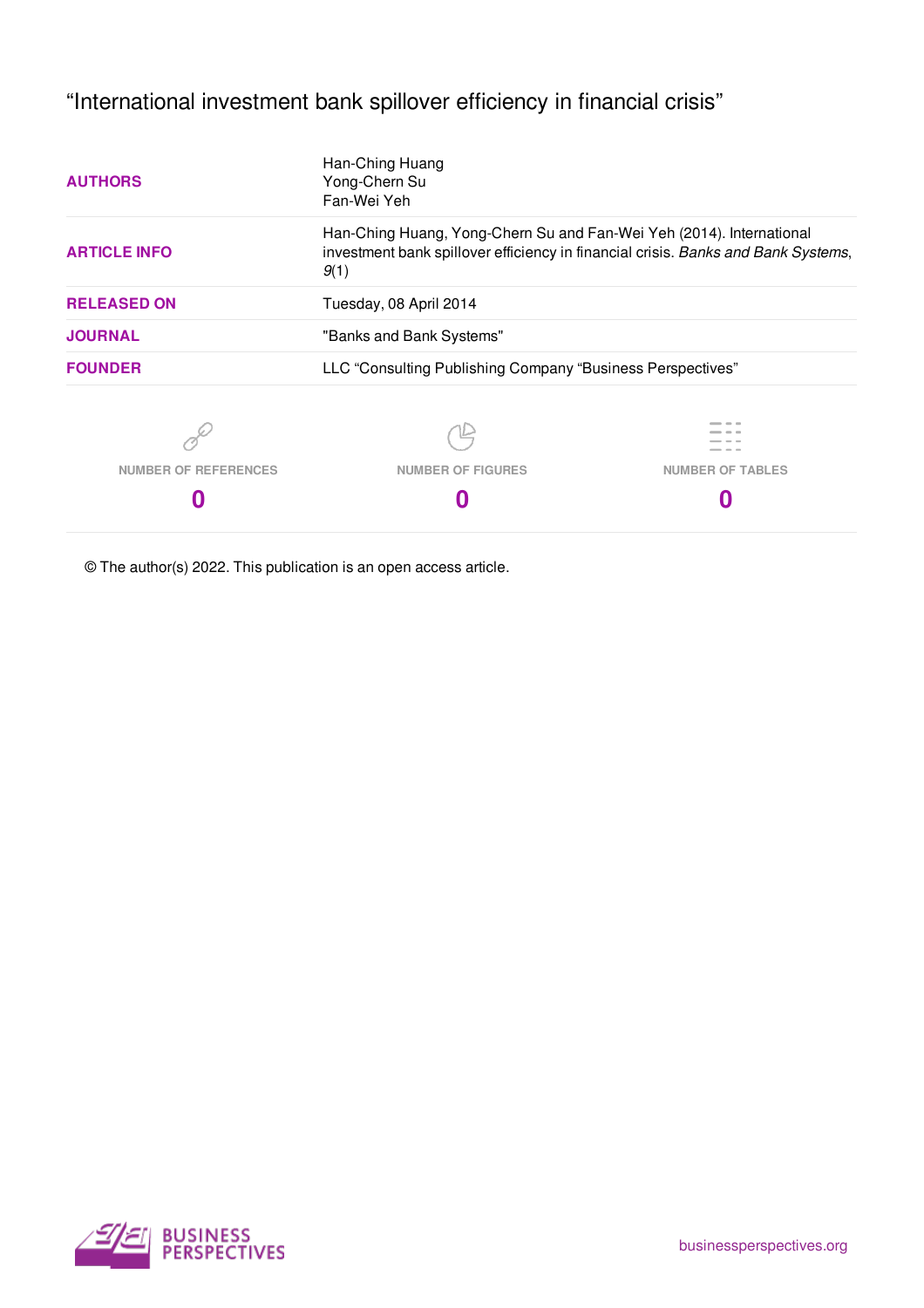# Han-Ching Huang (Taiwan), Yong-Chern Su (Taiwan), Fan-Wei Yeh (Taiwan) International investment bank spillover efficiency in financial crisis

## Abstract

The paper investigates convergence toward efficiency on international investment banks during financial crisis of 2008. First, the authors find that a conditional contemporaneous without reversal of lagged return-order imbalance relation, which are inconsistent with Chordia and Subrahmanyam (2004). It implies a different market behavior in financial crisis. The authors confirm the convergence process toward efficiency with a time varying GARCH model. In order to explore direct impact of order imbalance on volatility, the authors employ a GARCH model to examine volatilityimbalance relation. The results present that a negative volatility-imbalance relation and the impact of imbalances on volatility fades away within 15 minutes, which suggests that market makers have the capability to mitigate market volatility even in the financial turbulence. They make a further step to develop an imbalance based trading strategy to test market efficiency. The performances fail to beat the market during the crisis.

**Keywords:** order imbalance, market efficiency, causality relationship, investment bank, financial crisis. **JEL Classification:** G10, G14, G21.

# **Introduction**

Ever since Fama (1970) published his profound "Efficient Capital Markets" in his seminal review, the concept of market efficiency attracted much interest from various researchers. However, it has been suggested in the academic field that market is not perfectly efficient as proposed by Fama (1970). In particular, trading volume has provided the link between trading activity and returns. There are many different measures of trading volume, including number of trades, shares traded, and dollar amount of shares traded. Nonetheless, these measures can be high either due to a predominance of buyer-initiated or seller-initiated trades, or only because there's large interest in trading, with equal amount of buy and sell trades. On the other hand, order imbalance, a method which classifies a trade as buyer (seller)-initiated by Lee and Ready (1991) algorithm and calculates the net direction during a specified period, takes account of the specific impact posed by buyer or seller, and thus can provide additional power in explaining stock returns, as noted by Chordia and Subrahmanyam (2004) and Su et al. (2012).

The financial crisis originated from the defaults of subprime mortgages starting in 2007. After the defaults, there were the breakouts of a series of liquidity problems faced by the issuers of related structured products. Liquidity problems then converted to panics among investors. The crisis went to its climax when Lehman Brothers filed bankruptcy on September, 15, 2008, and the market dropped hugely thereafter. Within two months, S&P 500 index slumped 28.1% and Dow Jones Industrialized Average index declined 21.3% as well. During the crisis, many financial service companies faced serious liquidity problems and resorted to governments for rescue, or even went bankruptcy. Fahlenbrach et al. (2012) find that banks that relied more on short-term funding, had more leverage, and grew more are more likely to be banks that performed poorly in both crises. Bergera and Bouwman (2013) document that capital enhances the performance of medium and large banks primarily during banking crises. Among the financial companies, we are particularly interested in investment banks because many of them were the issuers or holders of structured products or important liquidity providers in the financial markets.

Price-volume relation has been a perennial issue in financial literatures. Llorente et al. (2002) show that returns generated by hedging trades tend to reverse themselves, while returns generated by speculative trades continue. Chordia et al. (2002) show that order imbalance increases following market declines and vice versa, which shows that investors are contrarian on aggregate. Chordia and Subrahmanyam (2004) find that price pressures caused by autocorrelated imbalances cause a positive relation between lagged imbalances and returns, which reverses sign after controlling for current imbalances. They also find that order imbalance-based trading strategy yield significant returns statistically. Chordia et al. (2005) document that from the pattern of intra-day serial dependence, it takes more than five minutes but less than 60 minutes to achieve weak-form efficiency. Andrade et al. (2008) find that the cross-stock price pressure is higher among stocks with more correlated cash flows than among stocks with less correlated cash flows. We focus on not only individual stock return-order imbalance, but also cross-stock relation proposed by Andrade et al. (2008).

In this study, we examine international investment bank spillover efficiency in financial crisis. First, we find that lagged order imbalance does not reverse when conditioning on current imbalances, which are inconsistent with Chordia and Subrahmanyam (2004). Based on a time varying GARCH model, we document that the relation between con-

 $\overline{a}$  $© Han-Ching Huang, Yong-Chern Su, Fan-Wei Yeh, 2014.$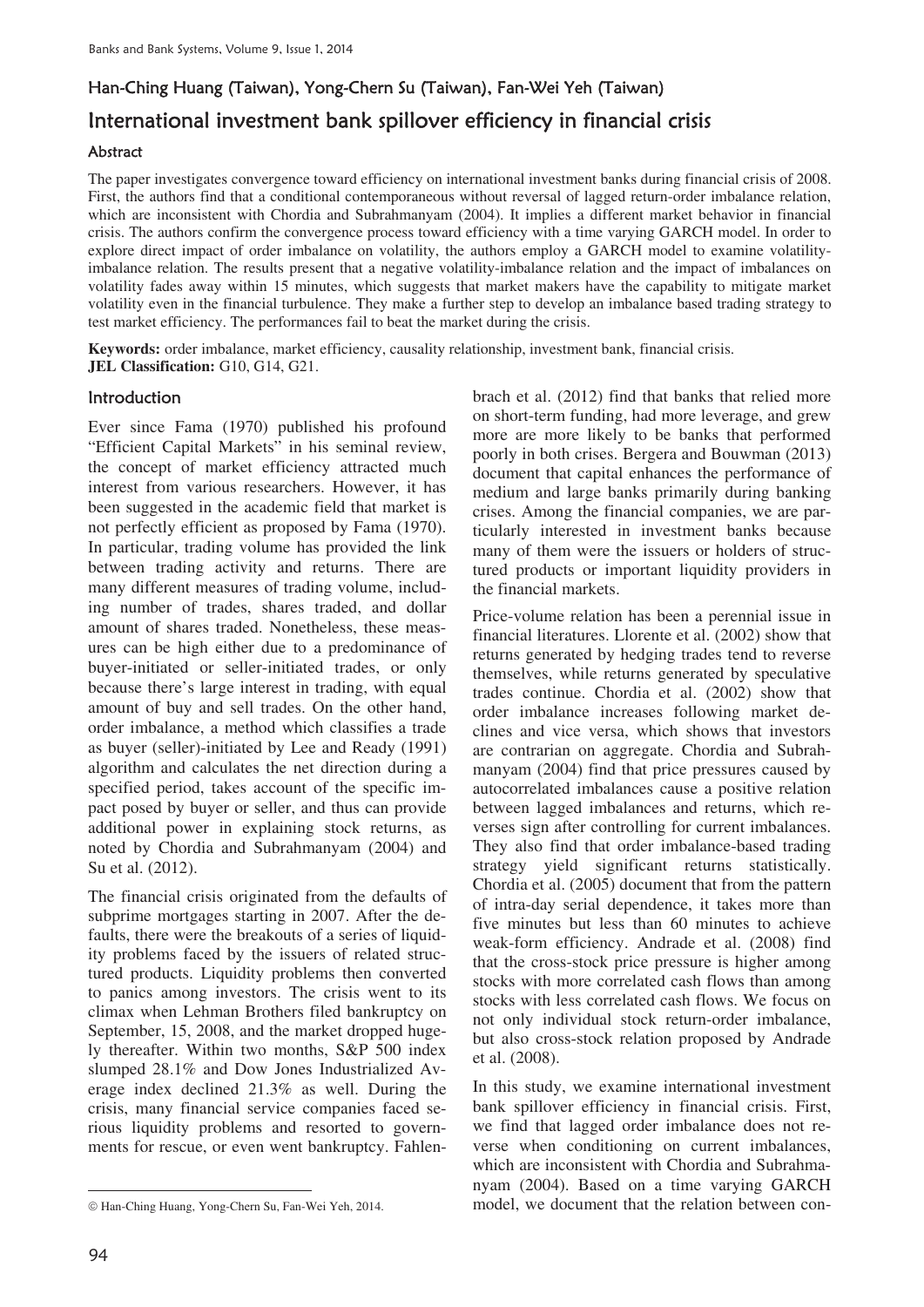temporaneous imbalances and returns is still positive, but there is a huge drop in the percentage of significant positive relation, which implies that during the crisis, volatility plays an important role in return-order imbalance relation. Our empirical results on volatility-imbalance are inconsistent with Su et al. (2010). We argue that either prospect theory (Kahneman and Tversky, 1979) or leverage effect (Christie, 1982) explain the negative volatility-imbalance in market turbulence.

Our study proceeds as follows. In section 1, we describe data and methodology. Section 2 presents our empirical results and trading strategies. The final section concludes the paper.

#### 1. Data and methodology

In order to examine international investment bank efficiency during financial crisis, we choose leading US and international investment banks. There are seven investment banks selected in our sample, including Bank of America (Ticker: BAC), Citigroup (C), Goldman Sachs (GS), Morgan Stanley (MS), Deutsche Bank (DB), UBS AG (UBS), and Nomura Holdings (NMR). The former four are US investment banks, and the latter three are non-US investment banks. Our sample period covers the most turbulent period of September 8, 2008 through September 19, 2008, which spans Lehman Brothers bankruptcy filing. We get intra-day trading data, including bid and ask price, trade price, and volume, from TAQ (Trade and Automated Quotations).

Stocks are included and excluded in our samples according to the following criteria:

- $\bullet$  If there are stock repurchases, stock splits, reverse splits, and dividend payoffs on the stocks, we exclude them from our samples.
- $\bullet$  In order to observe the cross relation between international market, all of our sample stocks come from NYSE. For foreign investment banks, we choose the stocks listed on NYSE instead of the ones listed on their domestic stock exchanges, and thus do not exclude ADRs (American Depositary Receipts).
- $\bullet$  We examine every quote during the transaction period, and the quotes with negative bid-ask spread are dropped.
- Any quote less than five seconds prior to the trade is ignored and the first one at least five seconds prior to the trade is retained.

We employ Lee and Ready (1991) trade assignment algorithm to assign buy- or seller-initiated, and calculate order imbalances by summing up the number of shares traded every 5, 10, and 15 minutes. The average daily return is 0.0649%, with a median of -0.8841%.

We examine unconditional return-order imbalance through a regression for three time intervals (5, 10, and 15 minutes),

$$
R_{i,t} = \alpha_0 + \alpha_1 O I_{j,t-1} + \alpha_2 O I_{j,t-2} + \alpha_3 O I_{j,t-3} +
$$
  
+  $\alpha_4 O I_{j,t-4} + \alpha_5 O I_{j,t-5} + \varepsilon_t,$  (1)

where  $R_{i,t}$  is the current stock return of the three foreign investment banks, and is defined as  $\ln (P/P_{t-1})$ ; *i*  $= 1 - 3$ , which represents DB, UBS, NMR, respectively.  $OI_{i,t}$  are lagged order imbalance at time *t* of the four US investment banks, and  $j = 1-4$ , which represents BAC, C, GS, MS, respectively.

A positive return-imbalance relation is expected. Moreover, we observe the convergence path through 5-minute, 10-minute, to 15-minute intervals. The contemporaneous order imbalance is included in the above regression to examine conditional return-order imbalance relation. According to Chordia and Subrahmanyam (2004), we expect a positive contemporaneous and a negative lag returnorder imbalance relation.

In order to explore the impact of volatility on return-imbalance, we employ a time varying GARCH for the three different time intervals (5-, 10-, and 15-minute):

$$
R_{i,t} = \alpha + \beta^* O I_{j,t} + \varepsilon_t,
$$
  
\n
$$
\varepsilon_t \mid \Omega_{t-1} \sim N(0, h_t),
$$
  
\n
$$
h_t = A + Bh_{t-1} + C \varepsilon_{t-1}^2,
$$
\n(2)

where  $R_{i,t}$  is the return in period t, and is defined as ln  $(P_{\ell}/P_{t-1})$ ;  $I = 1-3$ , which represents DB, UBS, NMR, respectively.  $OI_{i,t}$  is order imbalance in period *t*, *j*=1~4, which represents BAC, C, GS, MS, respectively.  $\beta$  is the coefficient describing the impact of order imbalance on stock returns.  $\Omega_{t-1}$  is the information set in period  $t - 1$ .

We expect a positive  $\beta$  with a decaying convergence process. Furthermore, another GARCH model is employed to investigate the direct link between volatility and order imbalance.

$$
R_{i,t} = \alpha + \varepsilon_t,
$$
  
\n
$$
\varepsilon_t \mid \Omega_{t-1} \sim N(0, h_t),
$$
  
\n
$$
h_t = A + Bh_{t-1} + C\varepsilon_{t-1}^2 + \gamma^* O I_{j,t},
$$
\n(3)

where  $R_{i,t}$  is the return in period *t*, and is defined as ln  $(P_{\ell}/P_{t-1})$ ;  $i = 1-3$ , which represents DB, UBS, NMR, respectively.  $OI_{i,t}$  is order imbalance in period  $t$ ,  $j = 1-4$ , which represents BAC, C, GS, MS, respectively  $\gamma$  is the coefficient describing the im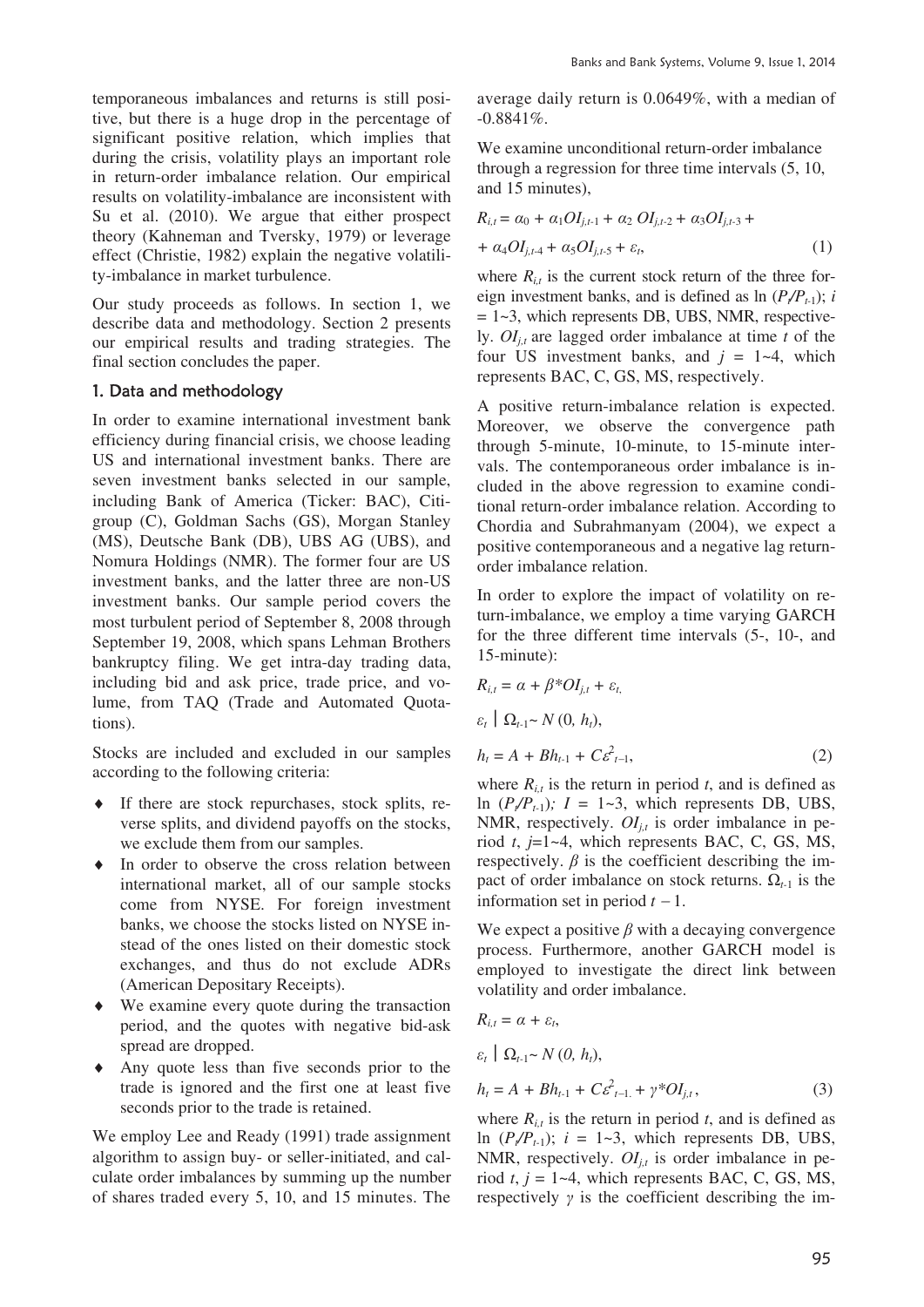pact of order imbalances on stock volatility.  $\Omega_{t-1}$  is the information set in period *t-*1.

We expect a positive  $\gamma$  because intuitively a large volatility is followed by a large order imbalance.

Finally, we employ a nested causality to explore the dynamic causal relationship between return and order imbalance. According to Chen and Wu (1999), we define four relationships between two random variables,  $x_1$  and  $x_2$ , in terms of constraintson the conditional variances of  $x_1$  ( $T+1$ ) and  $x_2$  ( $T+1$ ) based on various available information sets, where  $x_i = (x_{i1}, x_{i2}, \ldots, x_{iT})$ ,  $i = 1, 2$ , are vectors of observations up to time period *T*.

*Definition 1:* Independency,  $x_1 \wedge x_2$ :  $x_1$  and  $x_2$  are independent if

$$
Var(x_{1(T+1)} | x_1) = Var(x_{1(T+1)} | x_1, x_2) = Var(x_{1(T+1)} | x_1, x_2, x_{2(T+1)}).
$$
\n(4)

and

$$
Var(x_{2(T+1)} | x_2) = Var(x_{2(T+1)} | x_1, x_2) = Var(x_{2(T+1)} | x_1, x_2, x_{1(T+1)}).
$$
\n(5)

*Definition 2:* Contemporaneous relationship,  $x_1 x_2$ :  $x_1 x_2, x_1$  and  $x_2$  are contemporaneously related if:

$$
Var(x_{1(T+1)} | x_1) = Var(x_{1(T+1)} | x_1, x_2),
$$
\n(6)

$$
Var(x_{1(T+1)} | x_1, x_2) > Var(x_{1(T+1)} | x_1, x_2, x_{2(T+1)}),
$$
\n(7)

and

$$
Var(x_{2(T+1)} | x_2) = Var(x_{2(T+1)} | x_1, x_2),
$$
\n(8)

$$
Var(x_{2(T+1)} | x_1, x_2) > Var(x_{2(T+1)} | x_1, x_2, x_{1(T+1)}).
$$
 (9)

*Definition 3:* Unidirectional relationship,  $x_1 = \frac{1}{2}x_2$ . There is a unidirectional relationship from  $x_1$  to  $x_2$  if

 $\sim$ 

$$
Var(x_{1(T+1)} | x_1) = Var(x_{1(T+1)} | x_1, x_2)
$$
\n(10)

and

 $\ddot{\phantom{a}}$ 

$$
Var(x_{2(T+1)} | x_2) > Var(x_{2(T+1)} | x_1, x_2).
$$
 (11)

*Definition 4:* Feedback relationship,  $x_1 < = \frac{1}{2}$ 

There is a feedback relationship between  $x_1$  and  $x_2$  if

$$
Var(x_{1(T+1)} | x_1) > Var(x_{1(T+1)} | x_1, x_2)
$$
\n(12)

and

$$
Var(x_{2(T+1)} | x_2) > Var(x_{2(T+1)} | x_1, x_2).
$$
 (13)

To explore the dynamic relationship within a bivariate system, we form the five statistical hypo-

theses in Table 1 where the necessary and sufficient conditions corresponding to each hypothesis are given in terms of constraints on the parameter values of the VAR model.

To determine whether there exists a specific causal relationship, we use a systematic multiple hypotheses testing method. Unlike the traditional pairwise hypothesis testing approach, this testing method avoids the potential bias induced by restricting the causal relationship to a single alternative hypothesis. To implement this method, we employ the results of several pair-wise hypothesis tests. For instance, in order to conclude that  $x_1 = \frac{1}{2}$ , we need to establish that  $x_1 < \neq x_2$  and to reject that  $x_1 \neq x_2$ . To conclude that  $x_1 < -\frac{1}{2}x_2$ , we need to establish that  $x_1$  $\lt t \neq x_2$  as well as  $x_1 \neq x_2$  and also to reject  $x_1 \wedge x_2$ .

Table 1. Hypotheses on the dynamic relationship of a bivariate system

| $H_1: x_1 \wedge x_2$                 | $\varphi_{12}$ (L) = $\varphi_{21}$ (L) = 0, and $\sigma_{12} = \sigma_{21}$ =<br>0  |
|---------------------------------------|--------------------------------------------------------------------------------------|
| $H_2: X_1 < - > X_2$                  | $\varphi_{12} (L) = \varphi_{21} (L) = 0$                                            |
| $H_3: x_1 \neq x_2$                   | $\varphi_{21} (L)=0$                                                                 |
| $H_3$ : $x_2 \neq x_1$                | $\varphi_{12}$ (L)=0                                                                 |
| $H_4$ : $X_1 < = > X_2$               | $\varphi_{12} (L)^* \varphi_{21} (L) \neq 0$                                         |
| $H_5$ : $X_1 \neq >> X_2$             | $\varphi_{21} (L) = 0$ , and<br>$\sigma_{12} = \sigma_{21} = 0$                      |
| H <sub>6</sub> : $x_2 \neq y_2$ $x_1$ | $\varphi_{12} (L) = 0$ , and<br>$\sigma_{12} = \sigma_{21} = 0$                      |
| $H_7: X_1 << \Rightarrow X_2$         | $\varphi_{12}$ (L)* $\varphi_{21}$ (L) $\neq$ 0, and $\sigma_{12} = \sigma_{21} = 0$ |

Notes: The bivariate VAR model may be expressed as:  $_{11}(L)$   $\phi$ <sub>12</sub>(L)  $\left[\begin{array}{cc} \varphi & \cdots \\ \varphi & \frac{1}{21} \end{array}(L) \right]$  $\left|\begin{array}{cc} \varphi_{-11}(L) & \varphi_{-12}(L) \\ \varphi_{-1}(L) & \varphi_{-12}(L) \end{array}\right|$  $\left| \varphi_{\perp} (L) \varphi_{\perp} (L) \right|$  $\left[ \begin{array}{cc} \nu & \psi & \frac{1}{2} \\ L & \nu & \psi & \frac{1}{2} \\ \end{array} \right] \left[ \begin{array}{cc} \nu & \frac{1}{2} \\ X & \frac{1}{2} \\ \end{array} \right]$  $\begin{bmatrix} x_{\scriptscriptstyle 1t} \ x_{\scriptscriptstyle 2t} \end{bmatrix}$ ª *x x t t* 2  $\begin{vmatrix} 1t \\ 2t \end{vmatrix} = \begin{vmatrix} 6 & 1 \\ 2 & 1 \end{vmatrix}$  $\begin{bmatrix} 1t \\ 2t \end{bmatrix}$ t  $\left[ \begin{smallmatrix} {\mathbf{\mathcal{E}}}\,_{1\mathrm{t}}\ {\mathbf{\mathcal{E}}}\,_{2\mathrm{t}} \end{smallmatrix} \right]$  $\left[\sum_{2t}^{H} x_i\right]$ , where  $x_{1t}$  and  $x_{2t}$  are mean adjusted variables. The first and second moments of the error structure,  $\varepsilon_t = (\varepsilon_{1t}, \varepsilon_{2t})$  are that E  $(\varepsilon_t) = 0$ , and E  $(\varepsilon_t \varepsilon_{t+k}) =$ 0 for  $k \neq 0$  and  $E$   $(\varepsilon_t \varepsilon_{t+1}) = \sum$  for  $k = 0$ , where

$$
\Sigma = \begin{bmatrix} \sigma_{11} & \sigma_{12} \\ \sigma_{21} & \sigma_{22} \end{bmatrix}
$$

.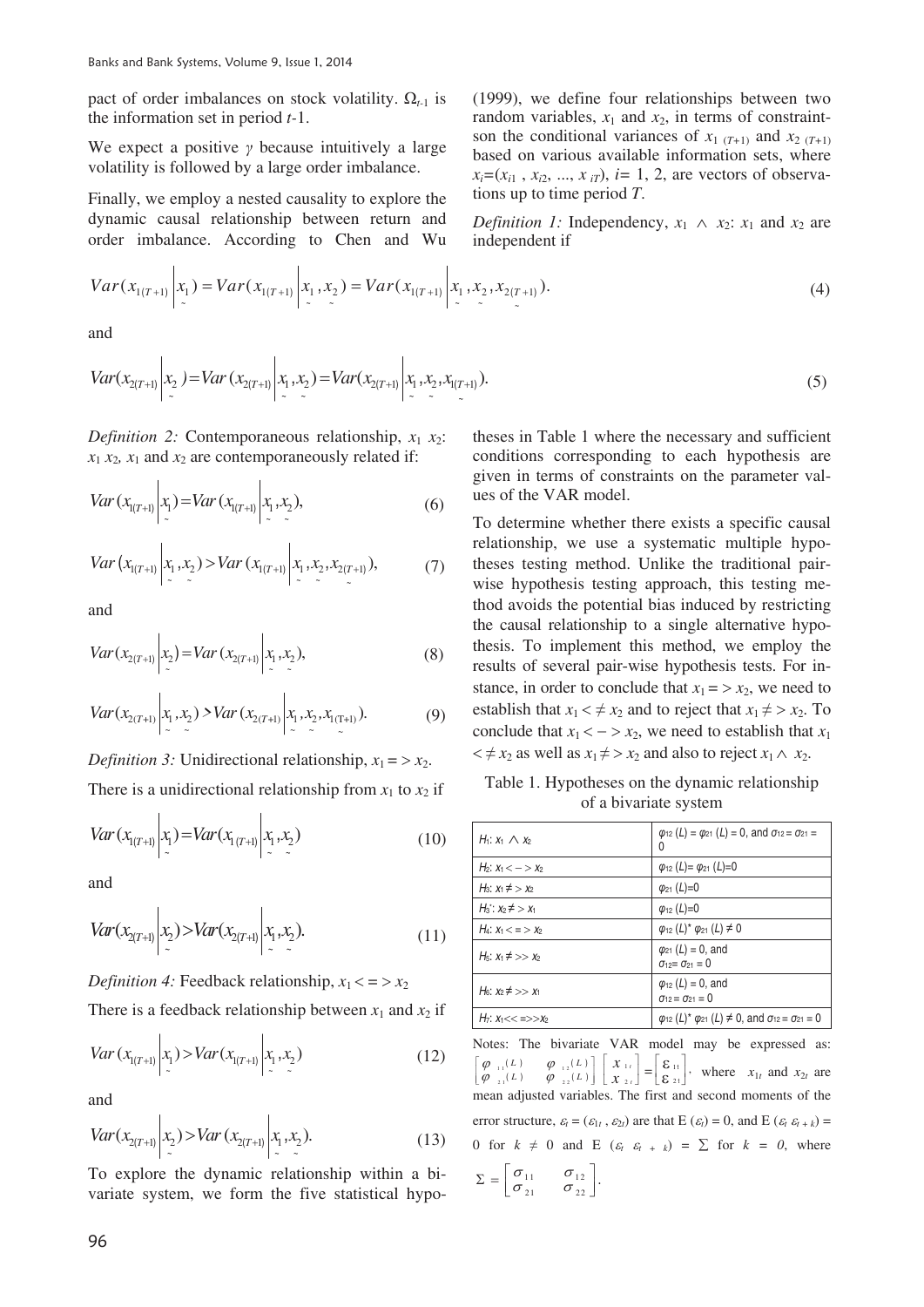In other words, it is necessary to examine all five hypotheses in a systematic way before we draw the conclusion that a dynamic relationship exists. The following presents an inference procedure that starts from a pair of the most general alternative hypotheses.

Our inference procedure for exploring the dynamic relationship is based on the principle that a hypothesis should not be rejected unless there is sufficient evidence against it. In the causality literature, most test sintend to discriminate between independency and an alternative hypothesis. The primary purpose of the literature cited above is to reject the independency hypothesis. On the contrary, we intend to identify the nature of the relationship between two financial series. The procedure consists of four testing sequences, which implement a total of six tests (denoted as (a) to (f), where each test examines a pair of hypotheses. The four testing sequences and six tests are summarized in a decision-tree flow chart in Figure 1.



**Fig. 1. Test flow chart of a multiple hypothesis testing procedure** 

# 2. Empirical results

**2.1. Unconditional lagged return-order imbalance OLS relation.** We run a regression with five lagged order imbalances to examine unconditional returnorder imbalance relation. The results are exhibited in Table 2. Our empirical results show that the coefficients of lagged-one order imbalances are nearly all positive. Specifically, at 5% significant level, the percentages reduced to 9.2%, 4.2%, and 5.0%, for 5-, 10-, and 15-minute interval, respectively.

Table 2. Unconditional lagged return-order imbalance relation

|         | Average<br>coefficient | Percent positive<br>and significant | Percent positive<br>and significant | Percent negative<br>and significant |  |
|---------|------------------------|-------------------------------------|-------------------------------------|-------------------------------------|--|
|         |                        | 5-min interval                      |                                     |                                     |  |
| $Olt-1$ | 2.11809E-09            | 66.7%                               | 9.2%                                | $0.0\%$                             |  |
| Olt-2   | 6.83928E-10            | 57.5%                               | 6.7%                                | $0.0\%$                             |  |
| $Olt-3$ | 4.23575E-10            | 47.5%                               | 5.0%                                | 6.7%                                |  |
| $Olt-4$ | 8.16545E-10            | 45.8%                               | 0.8%                                | 6.7%                                |  |
| $Olt-5$ | 9.33534E-11            | 54.2%                               | 1.7%                                | 5.0%                                |  |
|         |                        | 10-min interval                     |                                     |                                     |  |
| $Olt-1$ | 1.36798E-09            | 58.3%                               | 4.2%                                | 2.5%                                |  |
| $Olt-2$ | $-2.87594E-10$         | 44.2%                               | 5.0%                                | 4.2%                                |  |
| $Olt-3$ | $-9.26014E-10$         | 33.3%                               | 4.2%                                | 4.2%                                |  |
| $Olt-4$ | $-1.41958E-09$         | 38.3%                               | 1.7%                                | 5.0%                                |  |
| $Olt-5$ | $-5.18489E-10$         | 39.2%                               | 0.8%                                | 3.3%                                |  |
|         | 15-min interval        |                                     |                                     |                                     |  |
| $Olt-1$ | 1.99004E-09            | 51.7%                               | 5.0%                                | 1.7%                                |  |
| Olt-2   | $-2.93517E-09$         | 35.8%                               | 0.8%                                | 11.7%                               |  |
| $Olt-3$ | -2.93279E-09           | 34.2%                               | 0.8%                                | 5.0%                                |  |
| Olt-4   | $-3.5752E-09$          | 34.2%                               | 0.0%                                | 5.0%                                |  |
| $Olt-5$ | $-1.58706E-10$         | 46.7%                               | 7.5%                                | 3.3%                                |  |

Notes: "Significant" denotes significant at the 5% level.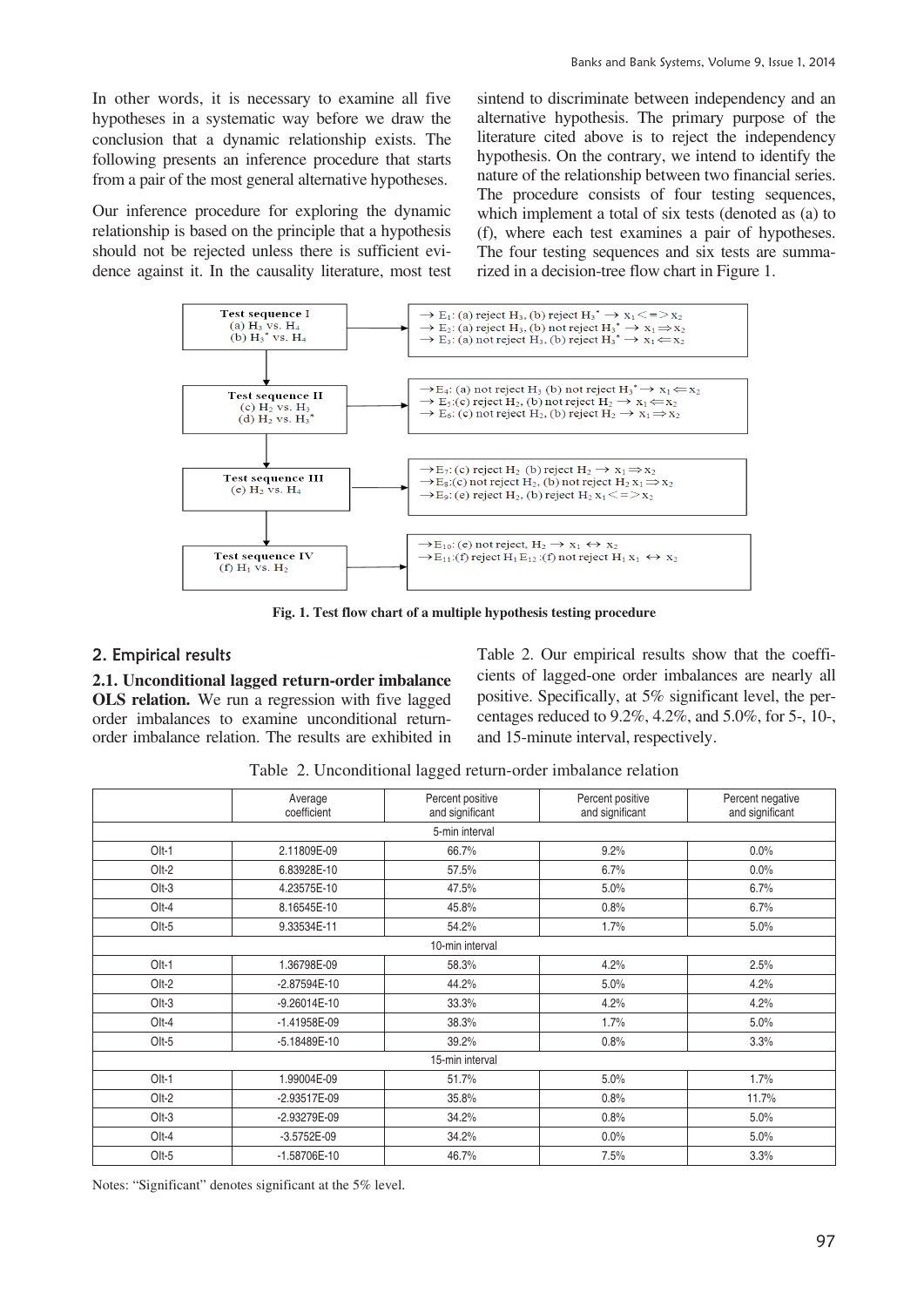We find that the percentages of significantly positives are not declining steadily from 5- to 15-minute interval, but with an apparent slump under 10-minute interval and then back to higher numbers, which is inconsistent with Chordia et al. (2005). The relatively low prediction power in our results implies the particular market condition. We observe low percentage of significantly positive lagged-one, which indicates that market is efficient.

For the particular slump observed in 10-minute interval, the authors argue that 10-minute interval is

the most appropriate time for market makers to adjust their inventories and mitigate volatility, especially in a turbulent market.

**2.2. Conditional contemporaneous return-order imbalance OLS relation.** The authors conduct a regression with contemporaneous and four lagged order imbalances to examine conditional contemporaneous return-order imbalance relation. The results are presented in Table 3.

|          | Average<br>coefficient | Percent positive<br>and significant | Percent positive<br>and significant | Percent negative<br>and significant |
|----------|------------------------|-------------------------------------|-------------------------------------|-------------------------------------|
|          |                        | 5-min interval                      |                                     |                                     |
| $Olt-1$  | 1.09532E-08            | 98.3%                               | 89.2%                               | 0.8%                                |
| $Olt-2$  | 1.65261E-09            | 58.3%                               | 7.5%                                | 0.0%                                |
| $Olt-3$  | 7.48376E-10            | 54.2%                               | 6.7%                                | 2.5%                                |
| $O1 - 4$ | 1.25681E-10            | 48.3%                               | 7.5%                                | 10.0%                               |
| $Olt-5$  | -7.74292E-10           | 34.2%                               | 1.7%                                | 3.3%                                |
|          |                        | 10-min interval                     |                                     |                                     |
| $O1 - 1$ | 1.25865E-08            | 97.5%                               | 75.0%                               | 0.0%                                |
| $Olt-2$  | 2.99232E-10            | 51.7%                               | 3.3%                                | 8.3%                                |
| $Olt-3$  | $-4.12773E-10$         | 39.2%                               | 6.7%                                | 7.5%                                |
| $Olt-4$  | $-1.11621E-09$         | 31.7%                               | 1.7%                                | 3.3%                                |
| $Olt-5$  | $-1.00667E-09$         | 36.7%                               | 2.5%                                | 4.2%                                |
|          |                        | 15-min interval                     |                                     |                                     |
| $O1 - 1$ | 1.36211E-08            | 97.5%                               | 66.7%                               | 0.0%                                |
| $Olt-2$  | $-1.13767E - 10$       | 37.5%                               | 5.0%                                | 5.8%                                |
| $Olt-3$  | $-2.6757E-09$          | 34.2%                               | 1.7%                                | 8.3%                                |
| $O1 - 4$ | -2.09129E-09           | 38.3%                               | $0.0\%$                             | 6.7%                                |
| $Olt-5$  | $-2.2375E-09$          | 41.7%                               | 1.7%                                | 2.5%                                |

Table 3. Conditional contemporaneous return-order imbalance relation

Notes: "Significant" denotes significant at the 5% level.

The empirical findings show that, for all time intervals, contemporaneous order imbalances are significantly positives. Specifically, from 5- to 15 minute interval, the percentages of significantly positives fall from 89.2% to 66.7%, at 5% significant level, respectively. We find a clear convergence pattern to market efficiency.

However, the authors can not find the reversal effects on lagged order imbalance in 5-minute interval, which is inconsistent with Chordia and Subrahmanyam (2004), and Andrade et al.  $(2008)^1$ . Our empirical results can be explained either by low autocorrelation between order imbalances caused by liquidity trader's behavior or by market maker's slow reaction to order imbalances. We explain the empirical results through market maker behaviors.

Normally, market makers expect that order flow in the same direction come consecutively and thus inventory pressures rise from the same direction. The inventory pressures will also rise for other stocks, especially for spillover effect in the same industry, as proposed by Andrade et al. (2008). But during our testing period, market makers do not anticipate such order flow for international investment bank stocks and react slowly in 5-minute interval; namely, the prices in the previous trading period do not fully reflect potential order imbalance in the current period, and market makers continue to adjust prices in the current period, which results a significantly positive lag return-order imbalance relation.

**2.3. Dynamic return-order imbalance GARCH**  relation. In order to explore impact of volatility on return-imbalance, we employ a time varying GARCH. The results are presented in Panel A of Table 4. Compared to regression results, order imbalances are still positively related to return, but the percentage of significantly positives dropped dramatically. At 5% significant level, the significantly positives of  $\beta$ , denoted coefficient of impact of order imbalance on return, are 41.7%, 40.7%, and 20.0%,

 $\overline{a}$ 

<sup>&</sup>lt;sup>1</sup> We run the unit root test on seven sample companies and find that there are no unit root on every company. Thus, the findings are not spurious. For robustness, we allow for a nonlinear relation between returns and order imbalances. The results are similar after we add the square terms of order imbalances. Therefore, there is no model misspefication.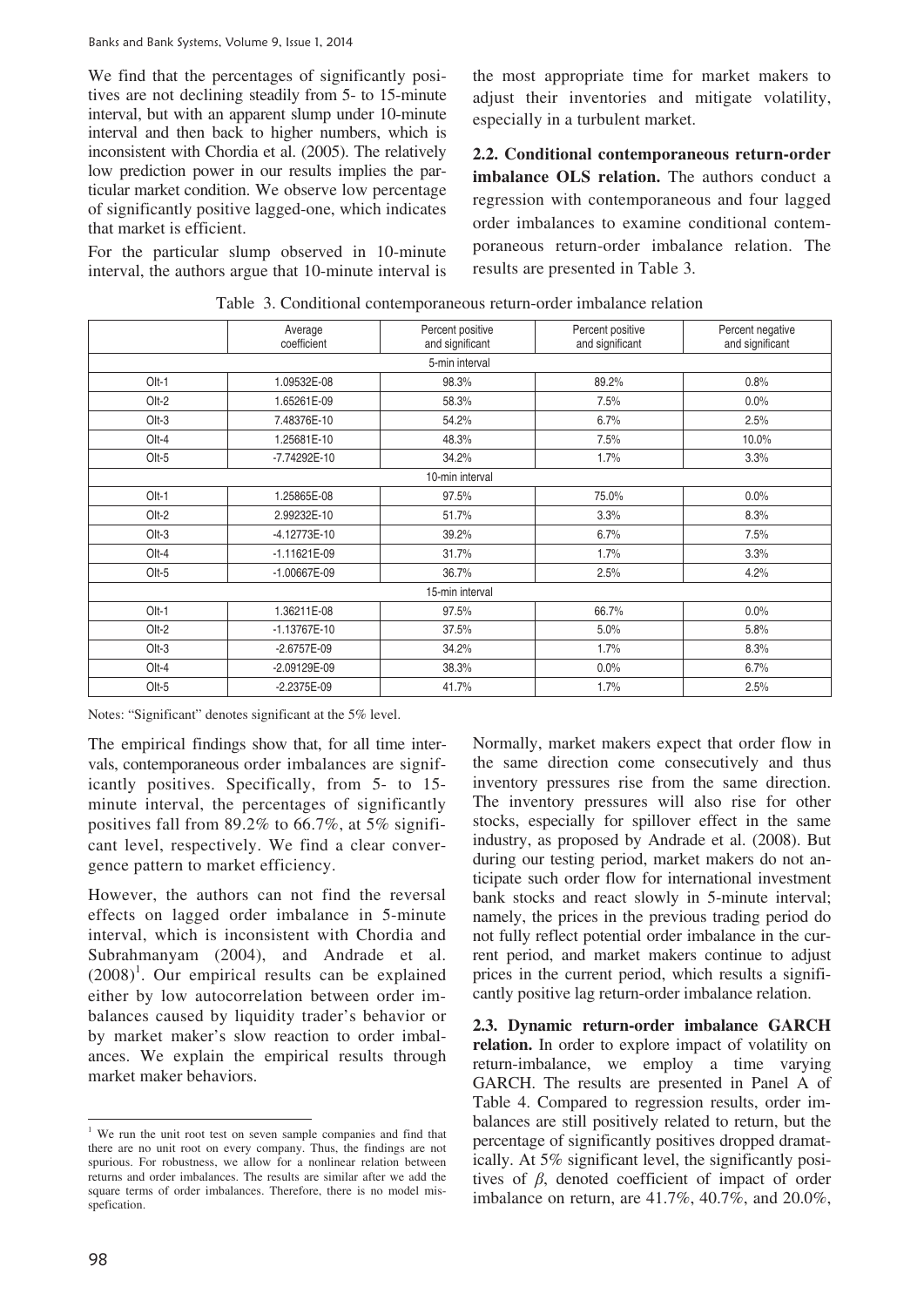for 5-, 10-, and 15-minute interval, respectively. The authors confirm convergence pattern in GARCH model, but the predicting power of order imbalances is much weaker than that in regression, which implies volatility plays a role in return-order imbalance relation.

| Panel A: Dynamic volatility-order imbalance GARCH (1.1) relation          |                                  |                                  |  |  |
|---------------------------------------------------------------------------|----------------------------------|----------------------------------|--|--|
|                                                                           | Percent positive and significant | Percent negative and significant |  |  |
| 5-min interval                                                            | 41.7%                            | 4.2%                             |  |  |
| 10-min interval                                                           | 40.7%                            | $0.0\%$                          |  |  |
| 15-min interval                                                           | 20.0%                            | $0.0\%$                          |  |  |
| Panel B: Dynamic return (volatility)-order imbalance GARCH (1.1) relation |                                  |                                  |  |  |
|                                                                           | Percent positive and significant | Percent negative and significant |  |  |
| 5-min interval                                                            | 4.2%                             | 10.0%                            |  |  |
| 10-min interval                                                           | 3.3%                             | 1.7%                             |  |  |
| 15-min interval                                                           | $0.0\%$                          | $0.0\%$                          |  |  |

Table 4. Dynamic return (volatility)-order imbalance GARCH (1.1) relation

Notes: "Significant" denotes significant at the 5% level.

**2.4. Dynamic volatility-order imbalance GARCH (1,1) relation.** In order to investigate the direct link between volatility and order imbalance, we make a further step to examine dynamic volatility-order imbalance relation. The results are shown in Panel B of Table 4.

Intuitively, a large volatility is followed by a large order imbalance. Therefore, we expect a positive relation between order imbalances and volatility. However, our empirical results show a totally different picture. We find a negatively related volatilityimbalance relation, especially under 5-minute interval. Two possible explanations are associated with negative volatility-order imbalance relation. First, Kahneman and Tversky (1979) proposed the "prospect theory" arguing that investors tend to hold their stocks on hand when stock prices rise, but tend to overreact and to sell their holdings in panic when prices drop. The other story comes from Christie (1982)'s leverage effect. He found that debt-toequity ratio could be a possible explanation for the negative relationship between stock market returns and changes in volatility. When stock prices drop, market caps shrink to increase debt to equity ratio. The increases in leverage result in a higher volatility. During our sample period, market value dropped on average 4.54%. Both theories explain the negative volatility-order imbalance relation.

We also find that the negative relation between order imbalances and volatility disappears quite fast. From 5- to 10-minute interval, the percentage of negative coefficients drops from 10.0% to 1.7%, at 5% significant level, and within 15 minutes, the impact of order imbalances on volatility almost fades away. This implies that market makers have the ability to mitigate volatility through inventory adjustments.

**2.5. Order imbalance based trading strategy.** We try to develop an imbalance based trading strategy to test market efficiency. We sort out the largest 10% discretionary trades in each day for 5-, 10-, and 15 minute time intervals to rule out noisy trades. We long at buyer-initiated and short at seller-initiated. The trading performances with associated tests are reported in Tables 5 and 6.

*2.5.1. Trading performances based on same period trade.* By applying our trading strategy based on same period trade, we get an average daily return of 1.13%, 0.69%, and 1.18%, for 5-, 10-, and 15-minute time interval, respectively. Three hypothesis tests are then performed at 5% significant level to further evaluate our strategy. First, a z-test is used to examine whether our trading strategy can earn a positive return. The p-values are 0.00014, 0.59568, and 0.78166, for 5-, 10-, and 15-minute interval, respectively. We find that we have a positive performance in 5-minute interval and our strategy beat the market under all time intervals at 5% significant level.

Table 5. Trading profit by trading on current period

| Panel A: Returns compared with zero                                                      |  |         |  |
|------------------------------------------------------------------------------------------|--|---------|--|
| 1. $\left\{ \begin{array}{c} H_0 : \mu_i \leq 0 \\ H_0 : \mu_i > 0 \end{array} \right\}$ |  |         |  |
|                                                                                          |  | P-value |  |
| 5-min return of strategy                                                                 |  |         |  |
| Panel B: Returns compared with returns of buy-and-hold strategy                          |  |         |  |
| 10-min return of strategy                                                                |  |         |  |
| 15-min return of strategy                                                                |  |         |  |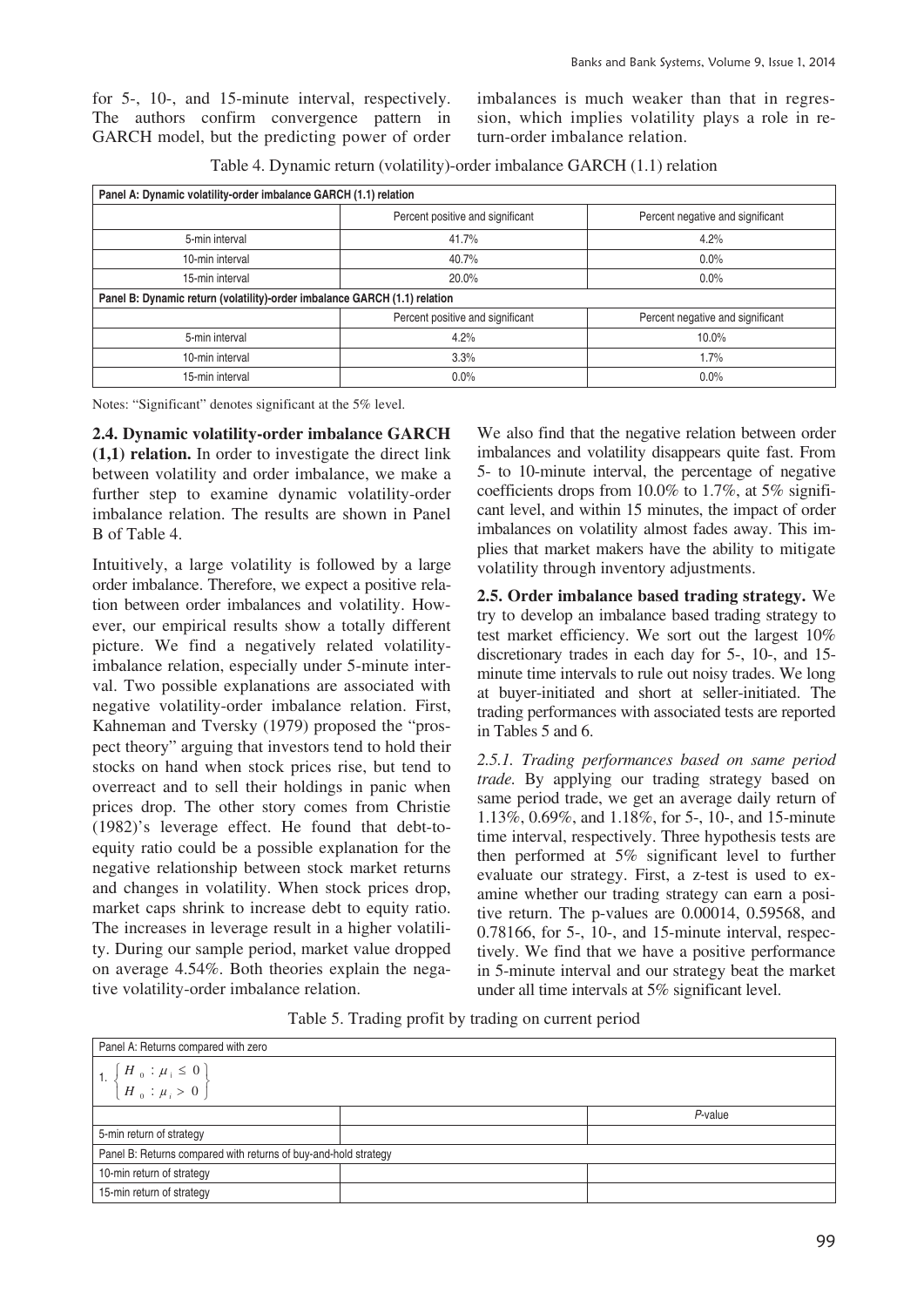## Table 5 (cont.). Trading profit by trading on current period

| Panel B: Returns compared with returns of buy-and-hold strategy                                                      |              |               |
|----------------------------------------------------------------------------------------------------------------------|--------------|---------------|
| 10-min return of strategy                                                                                            |              |               |
| 15-min return of strategy                                                                                            |              |               |
| 2. $\left\{\n \begin{array}{c}\n H_0: \mu_i \geq \mu_0 \\ H_1: \mu_i < \mu_0\n \end{array}\n \right\}$               |              |               |
|                                                                                                                      | Mean         | P-value       |
| Original open-to-close return                                                                                        | 1.13%        |               |
| 5-min return of strategy                                                                                             | 1.15%        | 0.472893231   |
| 10-min return of strategy                                                                                            | $-0.10%$     | 0.122366369   |
| 15-min return of strategy                                                                                            | $-0.45%$     | 0.062778774   |
| Panel C: Differences in returns among the three intervals                                                            |              |               |
| 3. $\left\{\n \begin{array}{c}\n H_{0} : \mu_{i} = \mu_{i} \\ H_{1} : \mu_{i} \neq \mu_{j}\n \end{array}\n \right\}$ |              |               |
| $P$ -value                                                                                                           | 5-min return | 10-min return |
| 10-min return                                                                                                        | 0.059336193  | 0.608106021   |
| 15-min return                                                                                                        | 0.015493565  |               |

#### Table 6. Trading profit by trading on current period

| Panel A: Returns compared with zero                                                                    |              |               |
|--------------------------------------------------------------------------------------------------------|--------------|---------------|
| 1. $\left\{\n \begin{array}{c}\n H_0: \mu_i \leq 0 \\ H_1: \mu_i > 0\n \end{array}\n \right\}$         |              |               |
|                                                                                                        |              | P-value       |
| 5-min return of strategy                                                                               |              |               |
| 10-min return of strategy                                                                              |              |               |
| 15-min return of strategy                                                                              |              |               |
| Panel B: Returns compared with returns of buy-and-hold strategy                                        |              |               |
| 2. $\left\{\n \begin{array}{c}\n H_0: \mu_i \geq \mu_0 \\ H_1: \mu_i < \mu_0\n \end{array}\n \right\}$ |              |               |
|                                                                                                        | Mean         | P-value       |
| Original open-to-close return                                                                          | 1.13%        |               |
| 5-min return of strategy                                                                               | 1.15%        | 0.472893231   |
| 10-min return of strategy                                                                              | $-0.10%$     | 0.122366369   |
| 15-min return of strategy                                                                              | $-0.45%$     | 0.062778774   |
| Panel C: Differences in returns among the three intervals                                              |              |               |
| 3. $\left\{ \begin{aligned} H_0: \mu_i & = \mu_j \\ H_1: \mu_i & \neq \mu_j \end{aligned} \right\}$    |              |               |
| P-value                                                                                                | 5-min return | 10-min return |
| 10-min return                                                                                          | 0.059336193  | 0.608106021   |
| 15-min return                                                                                          | 0.015493565  |               |

*2.5.2. Trading strategy based on lagged period trade*. Based on lagged period trade, we get an average daily return of 0.01%, -1.47%, and -0.82%, for 5-, 10-, and 15-minute time interval, respectively. Apparently, these daily returns base on the trading strategy are not significantly larger than zero. Similarly, a paired *t*-test is applied then to test whether the returns can beat the original daily return, although the returns are not larger than zero. The testing results show that, at 5% significant level, our strategy cannot beat the market. It implies the market efficiency in financial crisis.

**2.6. The causal relationship in explaining the return-order imbalance relationship.** To explore the dynamic return-order imbalance relationship during the price formation process, we employ a nested causality approach. In order to investigate the dynamic relationship between two variables, we impose the constraints in the upper panel of Table 1 for the VAR model. In Table 7, the authors present the empirical results of the tests of the hypotheses for the dynamic relationship in Table 1.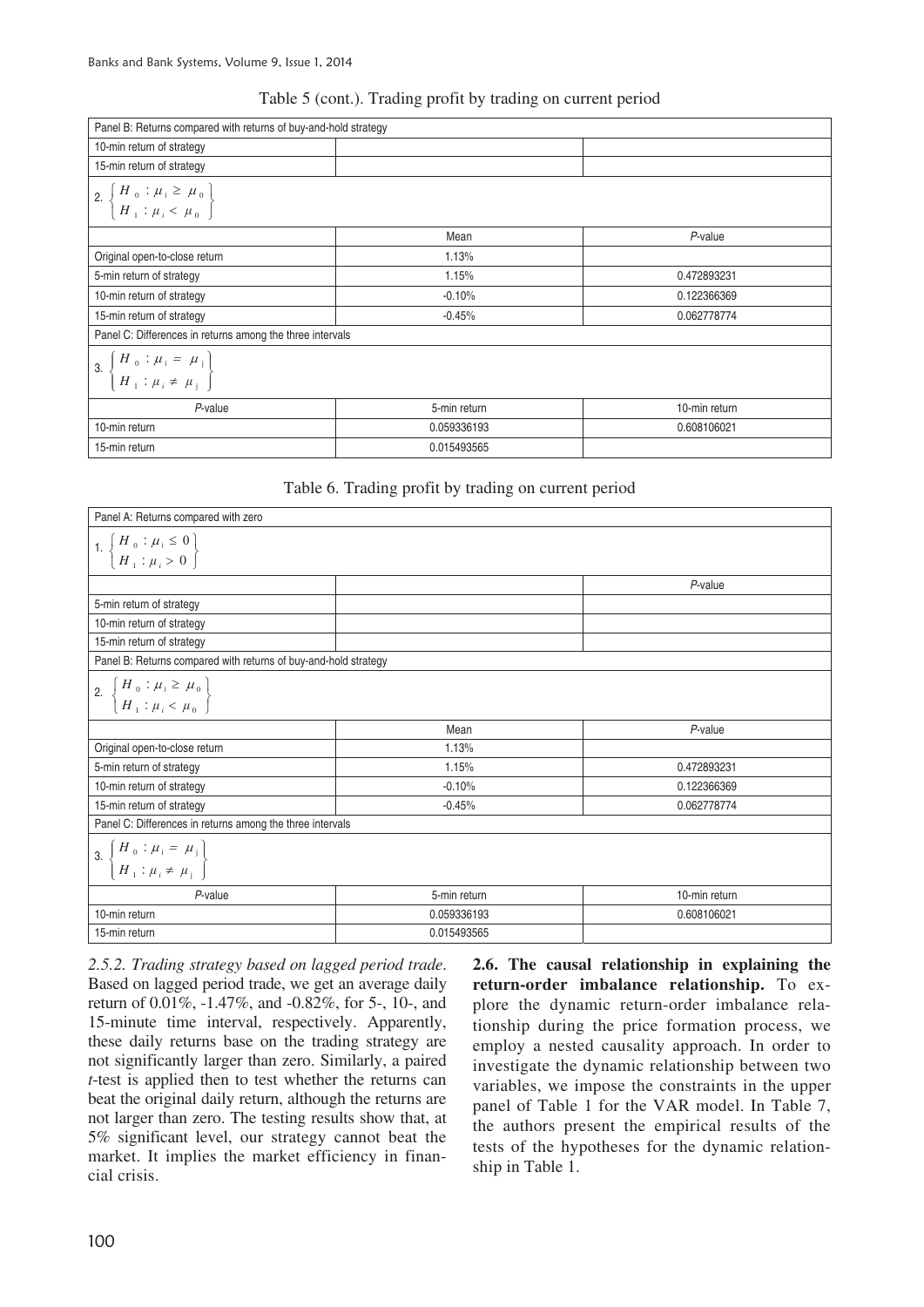| Table 7. Dynamic nested causality relationship between returns and order imbalances |  |  |
|-------------------------------------------------------------------------------------|--|--|
|                                                                                     |  |  |
|                                                                                     |  |  |

|                | $\ddot{\phantom{a}}$<br>$\ddot{\phantom{1}}$<br>. A2<br>$\mathbf{v}$ | $-$<br>A2 | $\cdot$<br>$\mathbf{v}$<br>$\mathbf{r}$ | $\mathbf{r}$ . | -<br>$\mathbf{A}$<br>$\mathbf{r}$ |
|----------------|----------------------------------------------------------------------|-----------|-----------------------------------------|----------------|-----------------------------------|
| All trade size | $0.00\%$                                                             | 85.71%    | 4.29%                                   | $0.00\%$       | 0.00%                             |

For the entire sample, we show that the unidirectional relationship from returns to order imbalances is 14.29% of the sample firms for the entire sample, while the unidirectional relationship from order imbalances to returns is 0.00%. The percentage of firms that fall into the independent category is 0.00%. Moreover, 85.71% of firms exhibit a contemporaneous relationship between returns and order imbalances. Finally, 0.00% of firms exhibit a feedback relationship between returns and order imbalances. The percentage of firms exhibiting a unidirectional relationship from order imbalances to returns is smaller than that exhibiting such a unidirectional relationship from returns to order imbalances, suggesting that order imbalances do not constitute a better indicator for predicting future returns. This finding is not consistent with many articles, which document that future daily returns could be predicted by daily order imbalances (Brown et al., 1997; Chordia and Subrahmanyam, 2004). In addition, the percentage of firms exhibiting a contemporaneous relationship is much larger than that of the corresponding percentage reflecting a feedback relationship, indicating the interaction between returns and order imbalances in the current period is larger than that over the whole period.

#### Conclusion

With a view toward better understanding of how stock prices move and the process of market efficiency, many previous literatures have documented extensively the relation between trading activities and stock returns. In this paper, we use order imbalances as the proxy for trading activities. The main purpose of our study is to investigate the convergence process toward efficiency of international

investment banks in the stock market, particularly during the financial crisis in September 2008.

We examine conditional and conditional returnorder imbalance relations. We find that the impacts of lagged imbalances on returns are positive across different stocks, but the magnitude is relatively small when compared to the results in Chordia and Subrahmanyam (2004). This weaker prediction power attributed to investor's behavior during financial crisis. Our empirical findings on conditional return-imbalance show current imbalances are positively related to returns.

We confirm our findings through a time varying GARCH. Similar to the regression results, we find that imbalances are still positively related to return, but the percentage of positive coefficients dropped dramatically. It implies that a large part of the explaining power is from risk premium rather than order imbalance during financial crisis. We take a further step to examine volatility-order imbalance relation. We find a small but negative relation between imbalances and volatility. Two explanations are provided. The first one is from Kahneman and Tversky (1979)'s prospect theory, and the other is from Christie (1982)'s leverage effect. Both theories explain the negative relation between volatility and imbalances when the market declines. We develop an imbalance based trading strategy to test market efficiency. The performances are generally poor and cannot beat the market during our testing period, unless we use same period trade which is almost impossible in the real world. Finally, we also employ a nested causality approach to examine the dynamic return-order imbalance relationship during the price-formation process. The results explain our findings.

#### References

- 1. Andrade, S.C., Chang, C. and Seasholes, M.S. (2008). Trading Imbalances, Predictable Reversals, and Cross-Stock Price Pressure, *Journal of Financial Economics*, 88, pp. 406-423.
- 2. Bergera, A.N. and Bouwman, C.H.S. (2013). How does Capital Affect Bank Performance during Financial Crises, *Journal of Financial Economics*, 109, pp. 146-176.
- 3. Brown, P., Walsh, D. and Yuen, A. (1997). The Interaction between Order Imbalance and Stock Price, *Pacific-Basin Finance Journal*, 5, pp. 539-557.
- 4. Chen, C. and Wu, C. (1999). The Dynamics of Dividends, Earnings and Prices: Evidence and Implications for Dividend Smoothing and Signaling, *Journal of Empirical Finance*, 6, pp. 29-58.
- 5. Chordia, T., Roll, R. and Subrahmanyam, A. (2002). Order Imbalance, Liquidity, and Market Returns, *Journal of Financial Economics*, 65, pp. 111-130.
- 6. Chordia, T. and Subrahmanyam, A. (2004). Order Imbalance and Individual Stock Returns: Theory and Evidence, *Journal of Financial Economics*, 72, pp. 485-518.
- 7. Chordia, T., Roll, R. and Subrahmanyam, A. (2005). Evidence on the Speed of Convergence to Market Efficiency, *Journal of Financial Economics*, No. 76, pp. 271-292.
- 8. Christie, A.A. (1982). The Stochastic Behavior of Common Stock Variances: Value, Leverage and Interest Rate Effects, *Journal of Financial Economics*, 10, pp. 407-432.